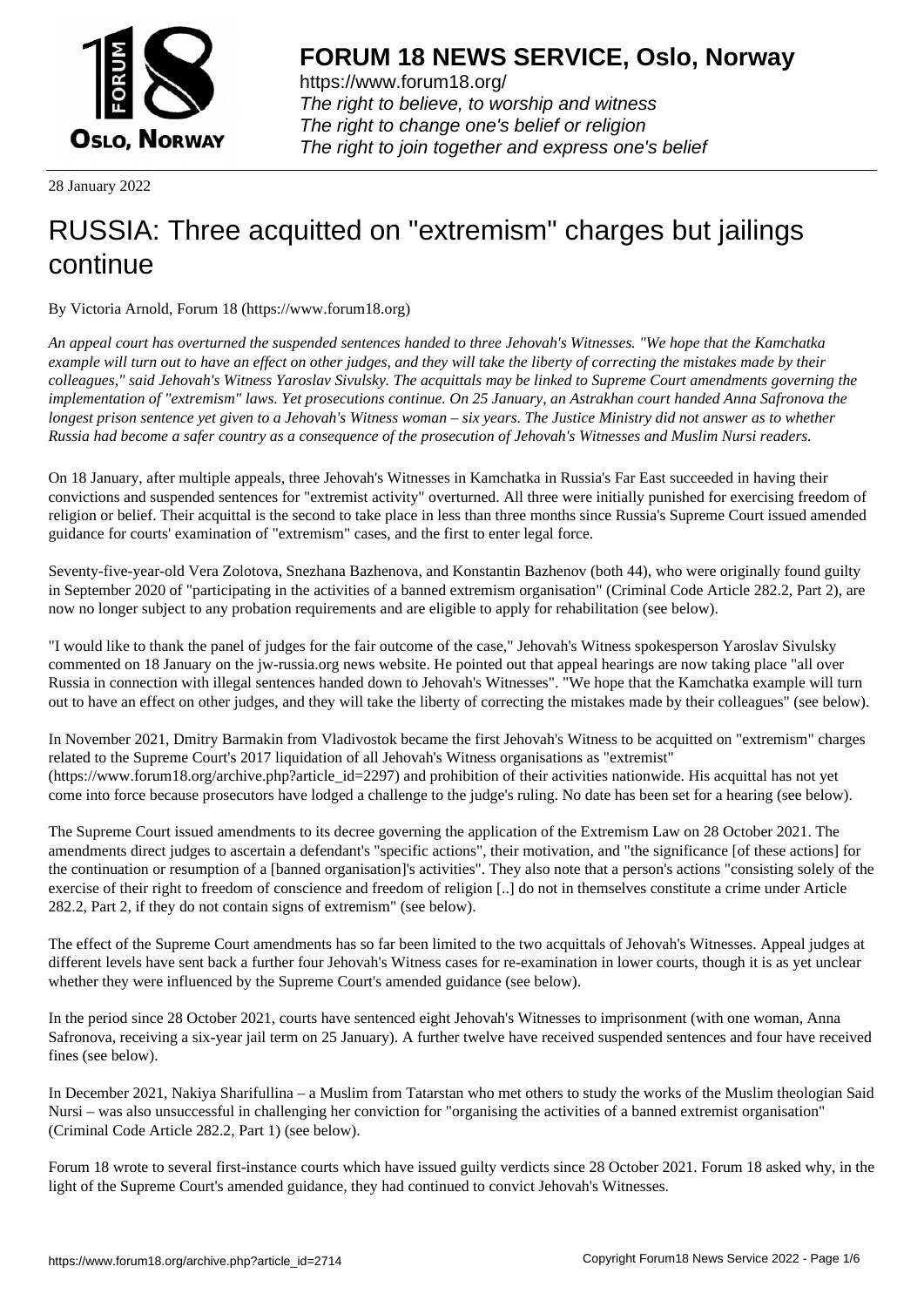court activities in the Russian Federation", they could not answer questions about the interpretation or application of legal norms. Two other courts noted that the sentences were the subject of appeals (see below).

Do prosecutions make Russia safer?

Forum 18 wrote to the Justice Ministry in Moscow on 24 January to ask:

- whether Russia had become a safer country as a consequence of the prosecution of Jehovah's Witnesses and Nursi readers;

- whether it was envisaged that the Supreme Court's updated guidance would lead the initiation of fewer criminal cases in the first place, as well as fewer guilty verdicts;

- and whether the Ministry could foresee a point at which the Supreme Court's 2017 decision to liquidate and ban all Jehovah's Witness organisations would be overturned.

The Justice Ministry's public relations department told Forum 18 on the same day to direct its enquiries to the General Prosecutor's Office and the Supreme Court.

Forum 18 put the same questions to the General Prosecutor's Office and the Supreme Court before the start of the working day of 25 January. It has received no responses.

## Muslims similarly prosecuted

Muslims who meet to study the writings of the late Turkish theologian Said Nursi may also be prosecuted under the Extremism Law for organising or participating in the activities of "Nurdzhular". The Supreme Court banned this organisation as "extremist" (https://www.forum18.org/archive.php?article\_id=2215) in 2008, but Muslims in Russia deny any such formal organisation ever existed. Typically, such Muslims meet in homes to study Islam, with one or more expounding on Nursi's works. They also pray, eat, and drink tea together, and do not seek state permission to meet.

Most recently, Nakiya Khametzakirovna Sharifullina (born 1 January 1958) received a two-year suspended sentence with 18 months' probation under Criminal Code Article 282.2, Part 1 on 31 August 2021. Both defence and prosecution challenged the decision, but Tatarstan's Supreme Court upheld Naberezhnyye Chelny City Court's original ruling (https://www.forum18.org/archive.php?article\_id=2713) and sentence on 17 December 2021.

At present, only one person who met with others to read Nursi's works remains imprisoned. A court in Dagestan sentenced Ilgar Vagif-ogly Aliyev (born 16 February 1977) in May 2018 to eight years' imprisonment plus two years of restrictions on freedom (https://www.forum18.org/archive.php?article\_id=2386) for alleged involvement in "Nurdzhular".

No trials are currently known to be underway of Muslims who met to study Nursi's works, but eight people in Dagestan and Tatarstan appear to be facing criminal prosecution.

## **Prosecutions**

Jehovah's Witnesses and Muslims who meet to study the works of Turkish theologian Said Nursi are most frequently prosecuted under the following Criminal Code (https://www.forum18.org/archive.php?article\_id=2215) articles:

- Article 282.2 for "organising" (Part 1, possible prison term of 6 to 10 years), or "participating in" (Part 2, possible prison term of 2 to 6 years), "the activity of a social or religious association or other organisation in relation to which a court has adopted a decision legally in force on liquidation or ban on the activity in connection with the carrying out of extremist activity". The majority of convictions have been under this Article;

- Article 282.2, Part 1.1 ("Inclination, recruitment or other involvement of a person in an extremist organisation") with a possible prison term of 4 to 8 years;

- and Article 282.3, Part 1 ("Financing extremist activity") with a possible prison term of 3 to 8 years.

There are eight interlocking consequences related to "extremism" investigations and convictions for exercising freedom of religion or belief:

1) during investigation and even if no trial takes place, inclusion on the Rosfinmonitoring "List of Terrorists and Extremists" (https://www.forum18.org/archive.php?article\_id=2687). This blocks bank accounts, and causes for problems in finding formal employment, obtaining insurance, buying and selling property, and a range of other financial activities. Most of those listed below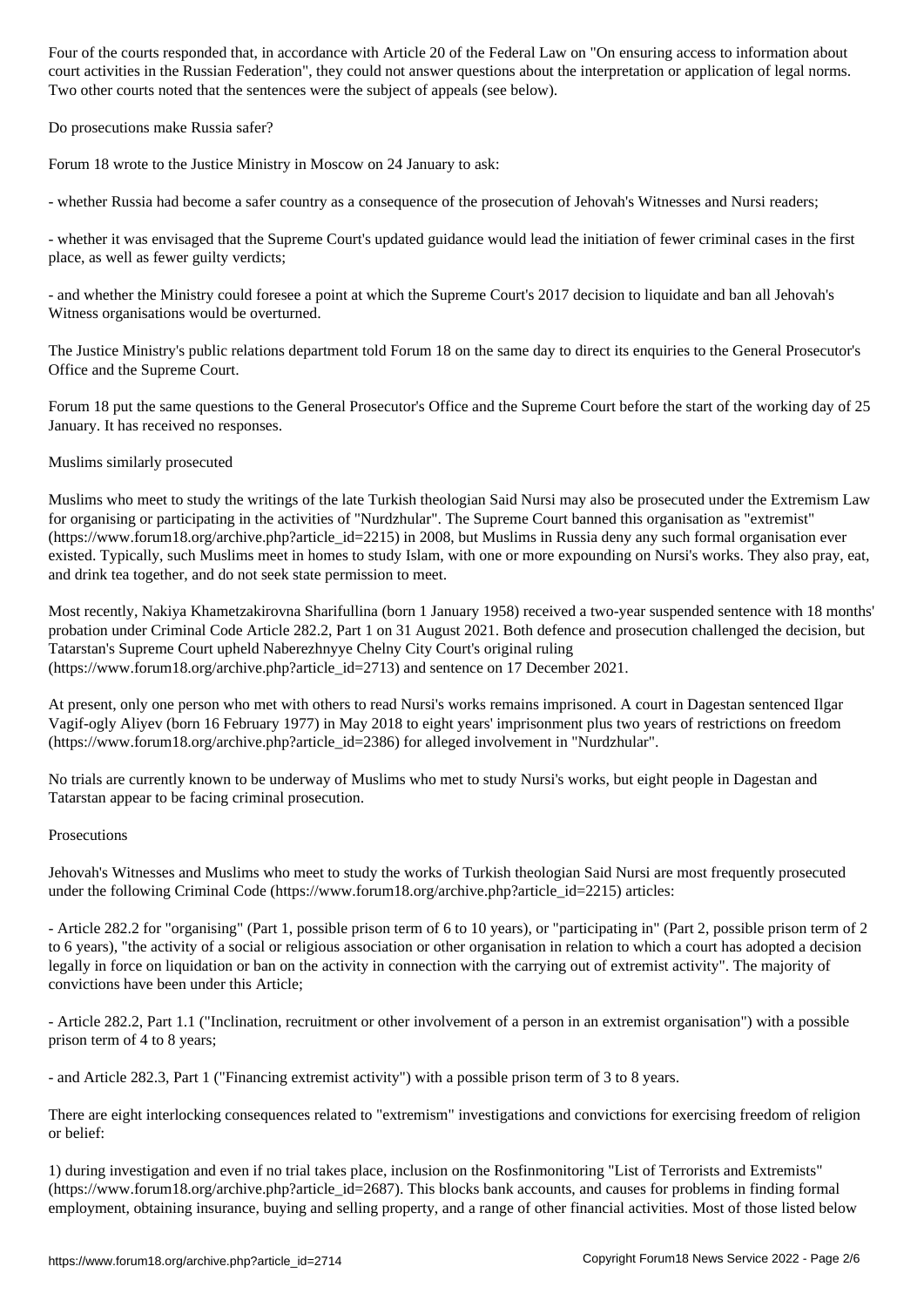2) if convicted, the prison sentence itself, or possible fines. Fines must be paid within 30 days of the fine entering legal force – this happens either 10 days after the judge issues the sentence, or upon an unsuccessful appeal;

3) for suspended sentences, the probationary period (https://www.forum18.org/archive.php?article\_id=2681), which is the time during which any other conviction would send the defendant to prison;

4) for those not given prison or suspended sentences, or fines, a possible period of assigned labour

(https://www.forum18.org/archive.php?article\_id=2681). This may take the form of a paid job in any organisation, as determined by the correctional centre administering the sentence. The assigned work depends on availability and the convicted person has no right to refuse. Officials check on convicted persons' locations at least once a day;

5) a possible period of restrictions on freedom (https://www.forum18.org/archive.php?article\_id=2681). This normally includes a curfew between particular hours, a ban on visiting certain places, a ban on leaving one's home town, a ban on attendance at or participation in particular events, a ban on changing one's place of residence, work, or study without the probation authorities' permission, and an obligation to register with probation authorities one to four times per month;

6) sudimost, or the state of having an active criminal record (https://www.forum18.org/archive.php?article\_id=2681). Individuals may face a harsher sentence if prosecuted and convicted again during this period. Individuals are also barred from holding certain jobs in sectors such as education, finance, the police and similar agencies, and the civil service, and from standing for election. Although there is no legal bar on employment in other sectors, many people find it hard to secure formal work after criminal convictions. Sudimost expires at the end of the probationary period (https://www.forum18.org/archive.php?article\_id=2681) for those who have received suspended sentences. For those who have received fines, sudimost expires one year after the fine is paid. The length of sudimost for those given prison terms depends on the category of crime of which they have been convicted – for serious offences such as those under Criminal Code Article 282.2, sudimost lasts for eight years;

7) for those given prison sentences, administrative supervision (https://www.forum18.org/archive.php?article\_id=2681) for the entirety of their period of sudimost. Administrative supervision consists of a set of restrictions on movements and activities, and a requirement to register regularly with the police;

8) and for those convicted under Criminal Code Article 282.2, Parts 1 or 2 (https://www.forum18.org/archive.php?article\_id=2215) either compulsory or discretionary bans on holding particular positions or undertaking particular activities (https://www.forum18.org/archive.php?article\_id=2681).

Raids and prosecutions continue

More than 560 Jehovah's Witnesses remain under investigation, are on trial, or have been convicted as a direct result of the Supreme Court's 2017 ban. A total of 165 people have received sentences, including 19 fines, 95 suspended sentences, and 51 prison terms (https://www.forum18.org/archive.php?article\_id=2702).

Only four Jehovah's Witnesses have been acquitted for exercising freedom of religion or belief on charges related to the 2017 Supreme Court ban (Barmakin, Zolotova, Bazhenov, and Bazhenova). Several Jehovah's Witnesses have been acquitted on other "extremism"-related charges, most recently Yury Zalipayev in October 2020 (https://www.forum18.org/archive.php?article\_id=2620).

In 2019, two other Jehovah's Witnesses were convicted of "continuing the activities" of the local Jehovah's Witness religious organisation in Oryol, which was liquidated as "extremist" in 2016, before the nationwide ban. One of them – Danish citizen Dennis Christensen – was imprisoned (https://www.forum18.org/archive.php?article  $id=2479$ ), the other fined.

Sixty-nine of Russia's 83 federal subjects (not counting Russian-occupied Crimea or Sevastopol) have seen prosecutions of Jehovah's Witnesses, with the highest numbers in:

- Primorye (39 people);
- Krasnoyarsk Region (25 people);
- Khabarovsk Region (24 people);
- the Jewish Autonomous Region (23 people);
- and the Khanty-Mansi Autonomous Region (23 people).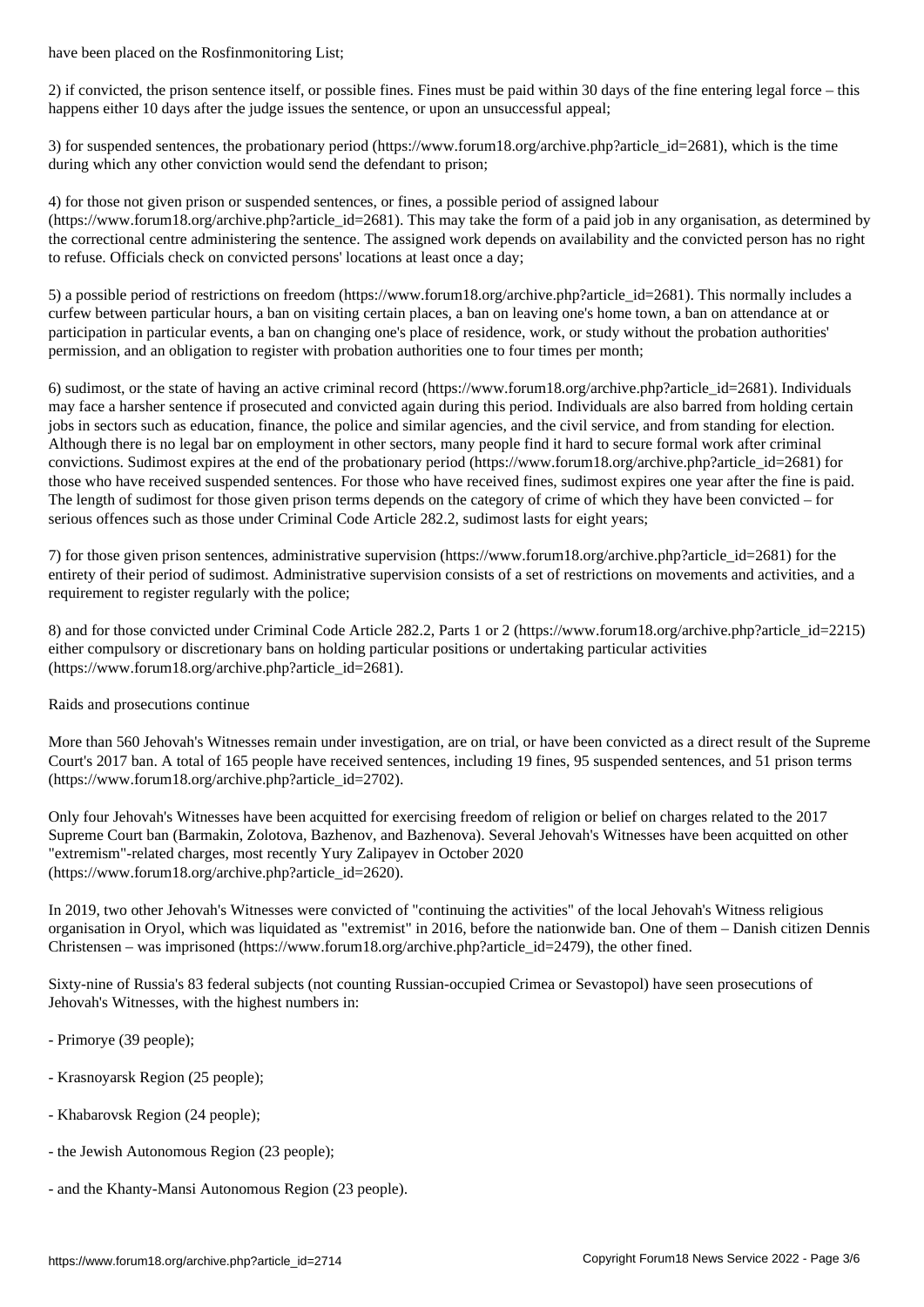were raids on four Jehovah's Witness homes in the Altay Republic, including that of Altaysk in the Altaysk in was first prosecuted under the Extremism Law in 2010.

Kalistratov was convicted under Criminal Code Article 282, Part 1 ("Actions directed at the incitement of hatred [nenavist] or enmity [vrazhda], as well as the humiliation of an individual or group of persons on the basis of sex, race, nationality, language, origin, attitude to religion, or social group") in 2011, but this was overturned on appeal (https://www.forum18.org/archive.php?article\_id=1653).

## Second acquittal

Nearly three and half years after investigators opened the criminal case against three Jehovah's Witnesses, an appeal court has found Vera Ivanovna Zolotova (born 20 October 1946), Snezhana Yevgenyevna Bazhenova (born 20 December 1977), and Konstantin Aleksandrovich Bazhenov (born 24 July 1977) not guilty of "extremist activity". The court's decision freed them of all probation restrictions associated with their suspended sentences.

(Konstantin Aleksandrovich Bazhenov in Kamchatka is not to be confused with fellow Jehovah's Witness Konstantin Viktorovich Bazhenov, born 10 May 1975, from Saratov, who was deported to Ukraine (https://www.forum18.org/archive.php?article\_id=2702) after completing his jail term.)

On 18 January 2021, appeal judges at Kamchatka Regional Court ruled – apparently on the basis of the Supreme Court's updated guidance on applying the Extremism Law – that the three defendants' convictions under Criminal Code Article 282.2, Part 2 should be overturned.

As an appeal ruling, the decision entered legal force immediately. This makes Zolotova and the Bazhenovs the first Jehovah's Witnesses prosecuted as a direct result of the 2017 ban whose acquittals are now in force.

(Dmitry Barmakin, acquitted by a first-instance court in November 2021 (https://www.forum18.org/archive.php?article\_id=2698), is awaiting a prosecution appeal. As of 28 January 2022, Primorye Regional Court has not yet listed a date for the appeal to be heard.)

"I would like to thank the panel of judges for the fair outcome of the case," Jehovah's Witness spokesperson Yaroslav Sivulsky commented on 18 January on the jw-russia.org news website. "Appeal hearings are now taking place all over Russia in connection with illegal sentences handed down to Jehovah's Witnesses. We hope that the Kamchatka example will turn out to have an effect on other judges, and they will take the liberty of correcting the mistakes made by their colleagues."

Kamchatka Regional Court's re-examination of the case took place after Zolotova and the Bazhenovs successfully challenged the outcome of their first, unsuccessful appeal at the 9th Cassational Court in Vladivostok. There, on 9 December 2021, judges "urged [the appeal court] to take into account the clarifications of the Plenum of the Supreme Court of the Russian Federation of 28 October 2021".

The Investigative Committee arrested retired bookkeeper Vera Zolotova and teachers Snezhana Bazhenova and Konstantin Bazhenov after searches of their homes in the town of Yelizovo on 19 August 2018.

After short periods in detention, the three were charged under Criminal Code Article 282.2, Part 1 and spent the duration of the investigation and trial under travel restrictions. Yelizovo District Court returned their case to prosecutors in November 2019, but prosecutors had this decision overturned, and new court proceedings began in March 2020.

On 25 September 2020, Judge Yuliya Piskun reclassified the defendants' alleged offences as "participation in", rather than "organisation of", the activities of a banned "extremist" organisation, and found them guilty under Criminal Code Article 282.2, Part 2. The Judge handed each of them a suspended sentence of two years (https://www.forum18.org/archive.php?article\_id=2620), with three years' probation and six months' restrictions on freedom. Kamchatka Regional Court initially upheld these sentences on appeal on 17 November 2020.

Zolotova and the Bazhenovs' restrictions on freedom ended on 17 May 2021, before they lodged their cassational appeal, but their probation – and, therefore, their active criminal records (sudimost) – would have lasted until 17 November 2023, had their later appeals been unsuccessful.

Investigators had the three Jehovah's Witnesses added to the Rosfinmonitoring "List of Terrorists and Extremists" (https://www.forum18.org/archive.php?article\_id=2687) on 11 October 2018, meaning that their bank accounts were blocked except in the case of small transactions (up to 10,000 Roubles per month). As of 28 January 2022, their names remain on the list.

It can take some weeks or months for Rosfinmonitoring to remove the names of people who have been acquitted or whose criminal records (sudimost) have expired.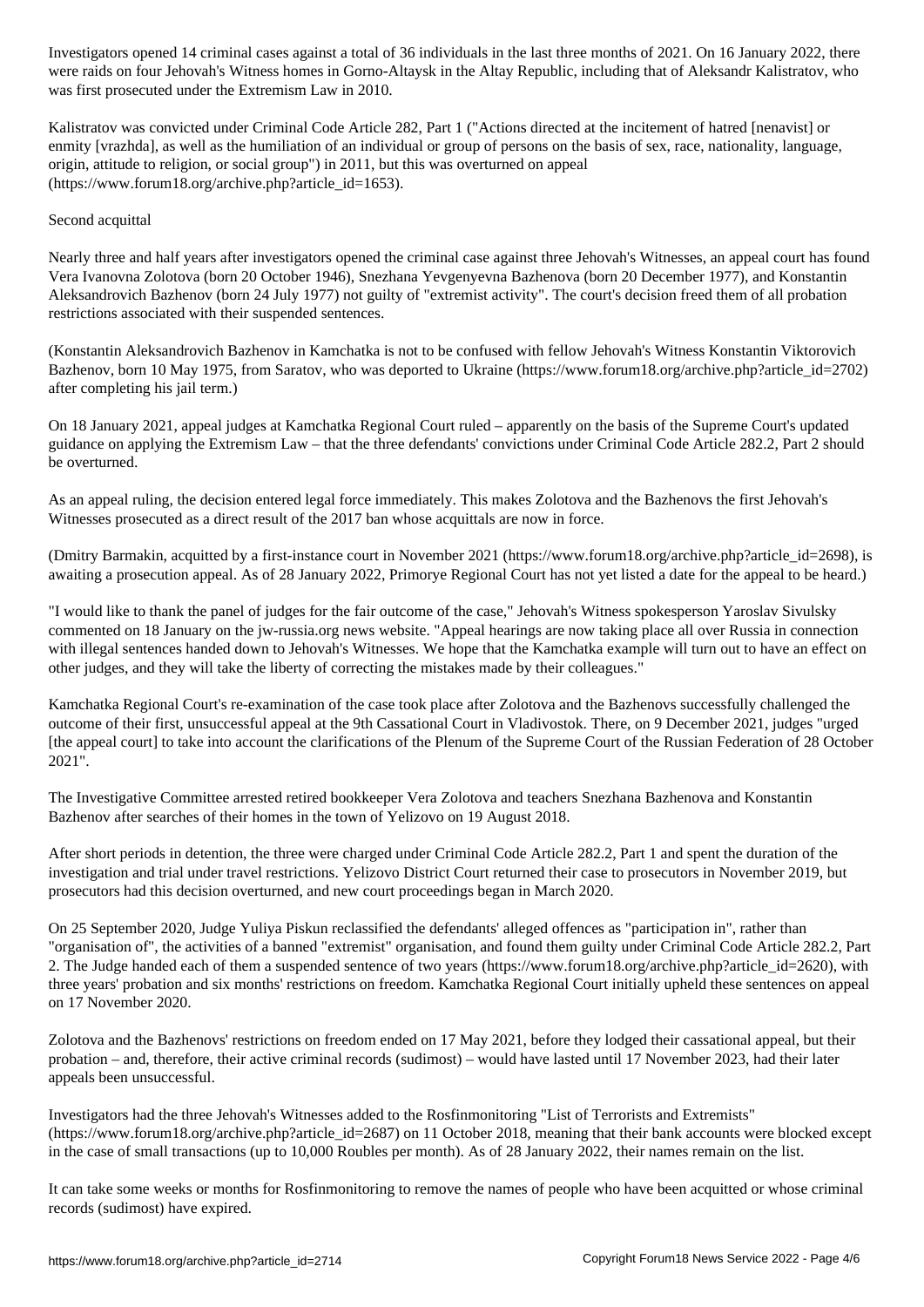On 28 October 2021, the Plenum of the Supreme Court in Moscow issued amendments to the Court's 2011 Decree (https://www.forum18.org/archive.php?article\_id=2698) "On judicial practice in criminal cases concerning extremism offences", which instructs judges on how to apply the Extremism Law. Such decrees are aimed at ensuring uniform application of Russian legislation across all courts.

As yet, these amendments appear to be affecting court practice only gradually, with more convictions than acquittals and more unsuccessful than successful appeals so far. As the Kamchatka case demonstrates, however, the amendments do appear to provide grounds for overturning convictions which have already entered legal force, by lending weight to cassational appeals.

"As for the Plenum of the Supreme Court amendment, we can't say anything definite yet," Jehovah's Witness lawyers commented to Forum 18 on 13 January, before the Kamchatka acquittal. "It is true that cassational courts have sent back some cases for re-examination. However, we do not yet understand whether this is due to the fact that the judicial authorities intend to change the practice of convicting Jehovah's Witnesses or not."

The October 2021 amendments state that:

Effect of the Supreme Court amendment

- in applying Criminal Code Article 282.2, courts should ascertain defendants' "specific actions", their motivation, and "the significance [of these actions] for the continuation or resumption of the [banned organisation]'s activities";

- after an organisation is banned as extremist, a person's subsequent actions "consisting solely of the exercise of their right to freedom of conscience and freedom of religion, including through individual or joint confession of faith and the performance of services or other religious rites and ceremonies, do not in themselves constitute a crime under Article 282.2, Part 2, if they do not contain signs of extremism";

- and if a person is considered to be the leader or organiser of a banned extremist organisation, then any recruitment of others to that organisation they may have carried out is covered by Article 282.2, Part 1; the person should not also be charged under Part 1.1 ("Inclination, recruitment or other involvement of a person in an extremist organisation") (the possibility of double charges under Part 2 and Part 1.1 nevertheless remains).

In the three months since the Supreme Court issued its updated guidance, only four people have been acquitted in two cases (all Jehovah's Witnesses – three on appeal, one at first instance).

Twelve Jehovah's Witnesses have received suspended sentences and four have received fines since 28 October 2021, while eight have been sentenced to imprisonment. They include Anna Arnoldovna Safronova (born 22 July 1965), who on 25 January 2022 received the longest prison sentence yet given to a Jehovah's Witness woman – six years – at Trusovsky District Court in Astrakhan.

At the appeal level, one Jehovah's Witness has succeeded in having his case sent back for re-examination. The re-trial of Aleksey Nikolayevich Khabarov (born 15 February 1975) at Porkhov City Court (Pskov Region) began on 24 January 2022. All other Jehovah's Witness appeals have been unsuccessful, as was Muslim Nakiya Sharifullina's (see above).

At the cassational level, apart from the Kamchatka case, judges have sent a further three Jehovah's Witness cases back for re-examination by appeal courts:

– Yury Prokopyevich Savelyev (born 1 January 1954), who received a six-year prison sentence in December 2020, is due to appear at Novosibirsk Regional Court on 7 February 2022 for a second appeal (he has been transferred from his prison colony in Barnaul to a detention centre in Novosibirsk, as his conviction is no longer considered to be in force);

– Konstantin Viktorovich Guzev (born 16 June 1964), who received a suspended sentence of two years and six months with two years' probation in January 2021, had his unsuccessful appeal ruling overturned by the 9th Cassational Court in Vladivostok; the Court of the Jewish Autonomous Region has yet to list a repeat appeal date;

– Svetlana Yakovlevna Monis (born 15 July 1977) is also awaiting a new appeal date at the Court of the Jewish Autonomous Region after its first appeal ruling – which replaced her original fine with a suspended sentence of two years and six months with two years' probation at the request of prosecutors – was overturned at the 9th Cassational Court.

All other cassational appeals by Jehovah's Witnesses have been unsuccessful.

Forum 18 wrote to several first-instance courts which have issued guilty verdicts since 28 October 2021, with all enquiries sent by the start of the working day of 18 January 2022. Forum 18 asked why, in the light of the Supreme Court's amended guidance, they had continued to convict Jehovah's Witnesses.